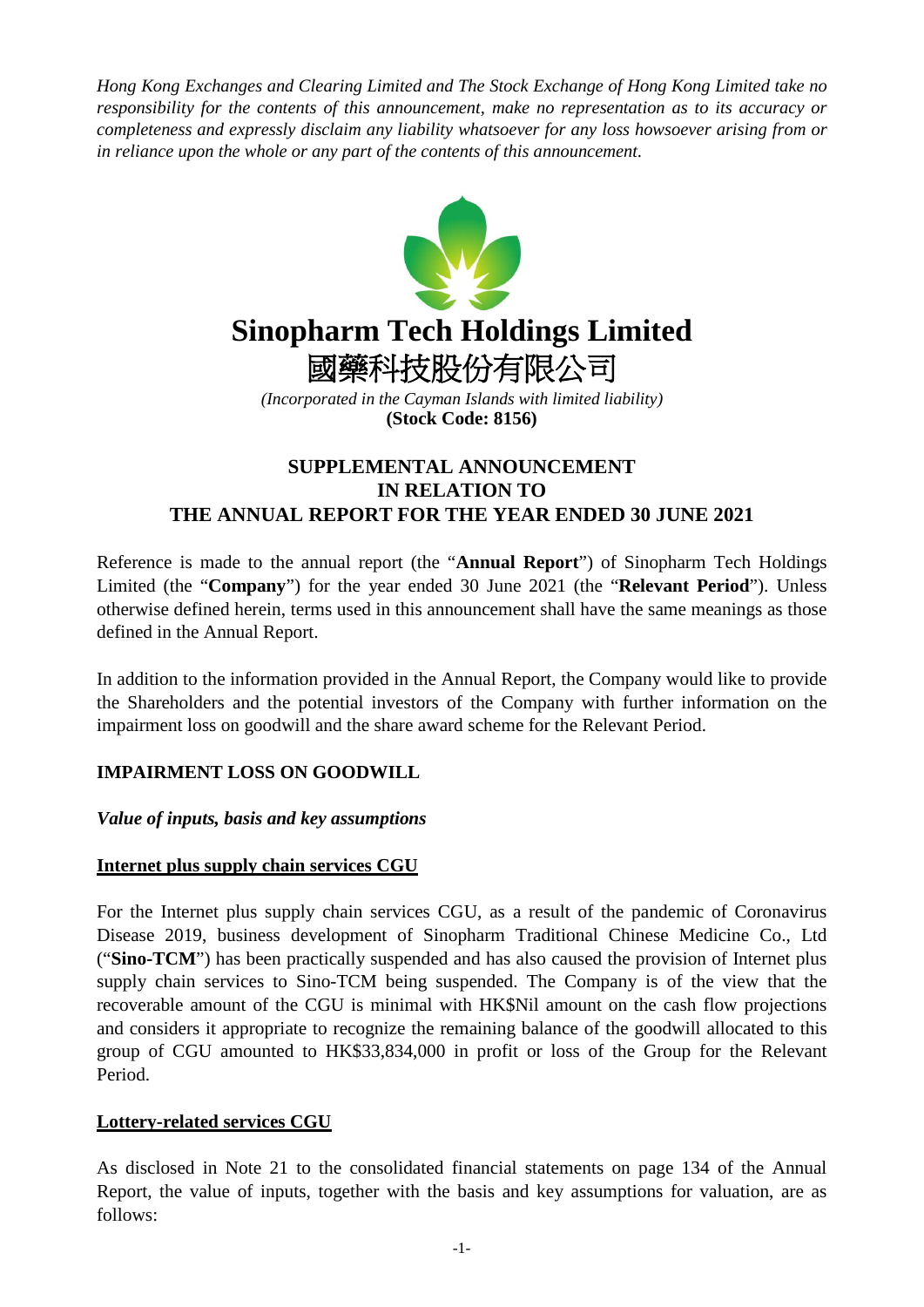|                       | 2021  | 2020  |
|-----------------------|-------|-------|
| Gross profit margin   | 26%   | 27%   |
| Average growth rate   | 5%    | 5%    |
| Long-term growth rate | 2%    | 3%    |
| Discount rate         | 17.0% | 18.7% |

In this relation, the independent appraisal valuer, ROMA Appraisals Limited adopted a normal debt-to-equity ratio from comparable companies for the long-term valuation, and the Directors considered that a prudent gross profit margin and average growth rate should be adopted to reflect the actual market trend. As at 30 June 2021, the Group assessed the recoverable amount of the lottery-related services CGU with reference to the VIU (as defined below) calculation based on cash flow projection of the Group. The calculation uses cash flow projection based on the financial budgets approved by the Directors covering a 5-year period. Cash flows beyond the 5-year period have been extrapolated using a 2% long-term growth rate. Such growth rate is based on the relevant industry growth forecasts and does not exceed the average long-term growth rate for the relevant industry.

The Directors determined the budgeted gross profit margin and growth rate based on the past performance and the anticipated market development. Whereas the discount rate used is pre-tax and reflects specific risks relating to the lottery-realted services CGU. In this relation, the Company adopted the weighted average cost of capital as the discount rate with reference to the yield rate of the 10-year China government bond, the market premium in China stock market and the public financial information of several market comparables engaged in similar business in the PRC.

## *Underlying reason(s) for any significant change(s) in the value of inputs, basis and key assumptions*

As disclosed in Management Discussion and Analysis on page 8 of the Annual Report, the underlying reasons for the change in the value of inputs, basis and key assumptions used in the valuation for the impairment loss on Internet plus supply chain services CGU for the Relevant Period as compared with that of the year ended 30 June 2020 is the suspension of the Management Service Agreement with Sino-TCM. As a result of the pandemic of Coronavirus Disease 2019, business development of Sino-TCM has been practically suspended and has also caused the provision of Internet plus supply chain services to Sino-TCM being suspended. Therefore, the revenue generated from the Management Service Agreement is HK\$Nil for the year ended 30 June 2021 and the cash flow projection is HK\$Nil for the Internet plus supply chain services CGU.

There are no any significant changes in the value of the inputs or assumptions used in the valuation for the lottery-related services CGU for the Relevant Period as compared with that of the year ended 30 June 2020.